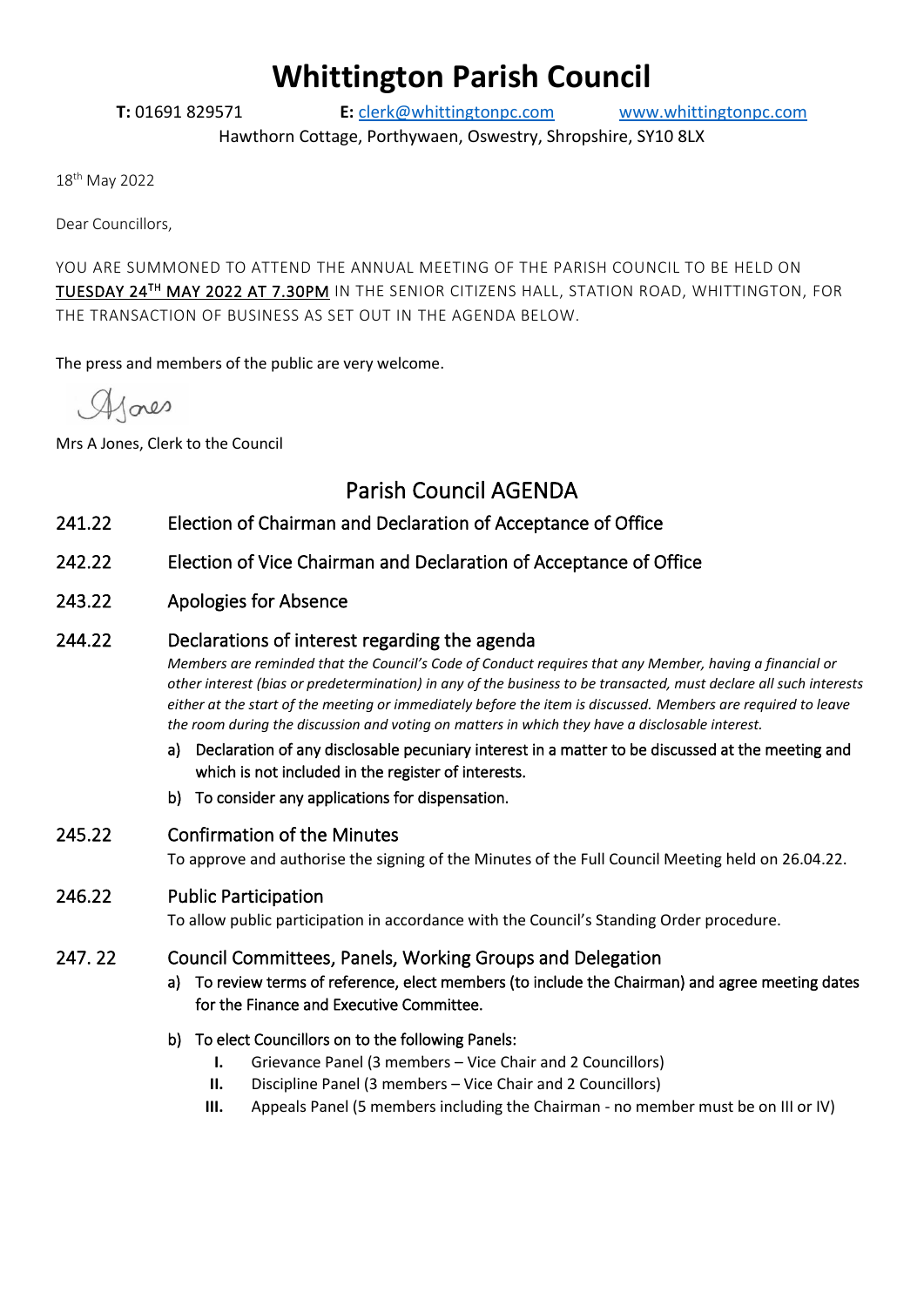### c) To note Working Groups/Task and Finish Groups, appoint members and agree objectives:

- I. Streetlight Working Group
- II. Grounds Maintenance Working Group
- III. Road Safety Working Group
- IV. Planning Working Group
- V. Play Area Development Working Group
- d) Scheme of Delegation To review.

### 248.22 Appointment of Representatives

- To appoint representatives to the following outside bodies:
- **a)** SALC Area Committee (Chairman and 1 member)
- **b)** Community Led Housing Steering Group
- **c)** Whittington Youth Project
- **d)** Whittington In Need Charity
- **e)** Helicopter Noise Liaison Group
- **f)** Oswestry Tree Scheme
- **g)** Facebook and Ripple Magazine Content
- **h)** Play Area Visual Inspections

# 249.22 To receive the 2021-22 Annual Accounts

- **a)** Internal Auditors Report 2021-22 To note.
- **b)** Annual Governance Statement 2021-22 (section 1 of the AGAR) To consider and approve.
- **c)** Accounting Statements 2021-22 (section 2 of the AGAR including the explanation of variances) To consider and approve.
- **d)** Exercise of Public Rights to note the dates proposed.

# 250.22 Annual Review of Council Regulations, Policies and Procedures

- **a)** Standing Orders
- **b)** Financial Regulations
- **c)** Accounting Procedures Risk Assessment
- **d)** Code of Conduct
- **e)** Policies, procedures and practices in place in respect of the Parish Council's obligations under freedom of information and data protection legislation
	- **I.** Publication Scheme
	- **II.** Privacy Policy
	- **III.** Document Retention Policy
	- **IV.** Personal Data Management Policy
	- **V.** Security Incident Response Policy
- **VI.** Subject Access Policy

### **f) Parish Council Policies:**

- **I.** Complaints Policy
- **II.** Press and Media Policy
- **III.** Grant Awarding Policy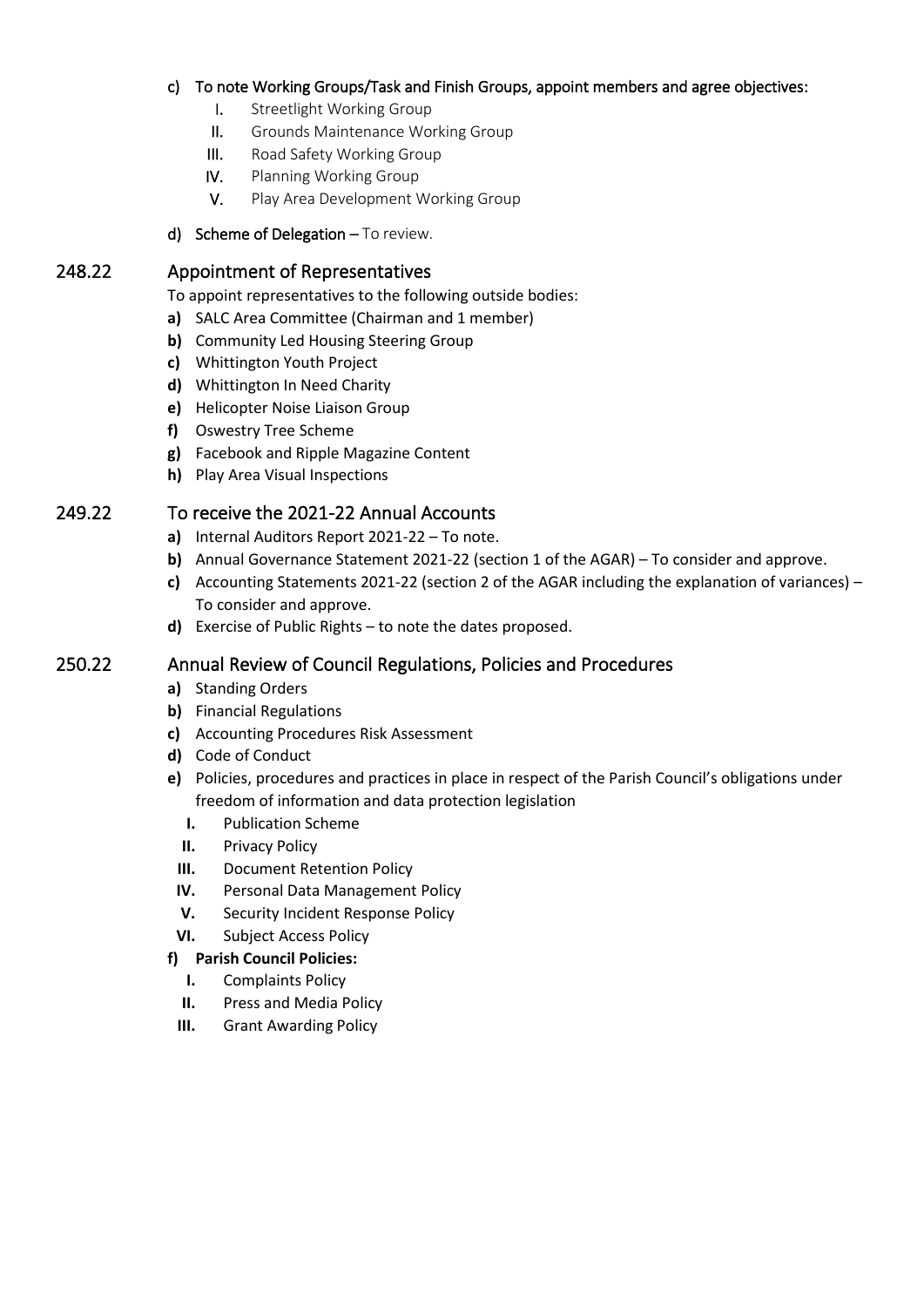# 251.22 Reports

- a) Chairman's Report Consider matters arising since the last meeting.
- b) Clerk's Progress Report Consider matters arising since the last meeting (attached report).
- c) Whittington play area at Fitzgwarine Consider the latest visual inspection report provided to the council by Cllr Frank Davis.
- d) Police Report Consider.
- e) Shropshire Councillors Report To receive a report from Cllr Steve Charmley.
- f) Councillor Reports To consider reports from Councillors (training courses attended, meetings attended as council representatives).

# 252.22 Planning

# a) To note recent planning decisions published by Shropshire Council

- **I. Reference:** 21/05525/FUL (validated: 24/11/2021) **Address:** Maestermyn Marina Ltd, Maestermyn Marina, Welsh Frankton, Oswestry, Shropshire, SY11 4NU **Proposal:** Erection of a commercial building (canal boat workshop) **Decision:** Grant Permission **To receive an update.**
- **II. Reference:** 21/05534/FUL (validated: 24/11/2021) and 21/05535/LBC (validated: 24/11/2021) – Grade II listed building **Address:** Big House, Station Road, Whittington, SY11 4DB **Proposal:** Erection of replacement garden room extension, removal of modern brick chimney stack and replacement with a stainless steel flue (revised scheme) **Decision:** Refuse
- **III. Reference:** 22/00529/VAR (validated: 07/02/2022)

**Address:** North Lodge , Twmpath Lane, Gobowen, SY10 7AH **Proposal:** Variation of condition no.2 (approved drawings) pursuant of 21/02419/FUL to allow for a raise in link roof ridge height and main roof to ensure all flashing details work correctly

**Decision:** Refuse

# b) Consider the following Planning Applications:

- **I. Reference:** 22/01809/FUL (validated: 13/04/2022) **Address:** Henlle Farm, Hindford, Whittington, Oswestry, Shropshire, SY11 4NL **Proposal:** Erection of slurry store and all associated works
- c) Consider Planning applications not listed above that are received after the issue of this agenda and are included on Shropshire Council's website.

# 253.22 Finance and Accounts

a) Consider the following accounts for payment:

| <b>CHEQUE</b><br>/ BACS<br><b>NUMBER</b> | <b>PAYEE</b> | <b>DESCRIPTION</b>                                                                    | NET(f)  | <b>VAT</b> | GROSS (£) |
|------------------------------------------|--------------|---------------------------------------------------------------------------------------|---------|------------|-----------|
| 10                                       | Clerk        | Salary Month 2 (Scale 27) (plus<br>expenses (mileage, 16.00 home<br>office allowance) | 1043.59 | 0.00       | 1043.59   |
| 11                                       | <b>HMRC</b>  | PAYE Payments (Month 2)<br>Employer NI                                                | 91.66   | 0.00       | 91.66     |
| 12                                       | B. Townson   | Internal Audit of 2021-22<br>Accounts                                                 | 125.00  | 0.00       | 125.00    |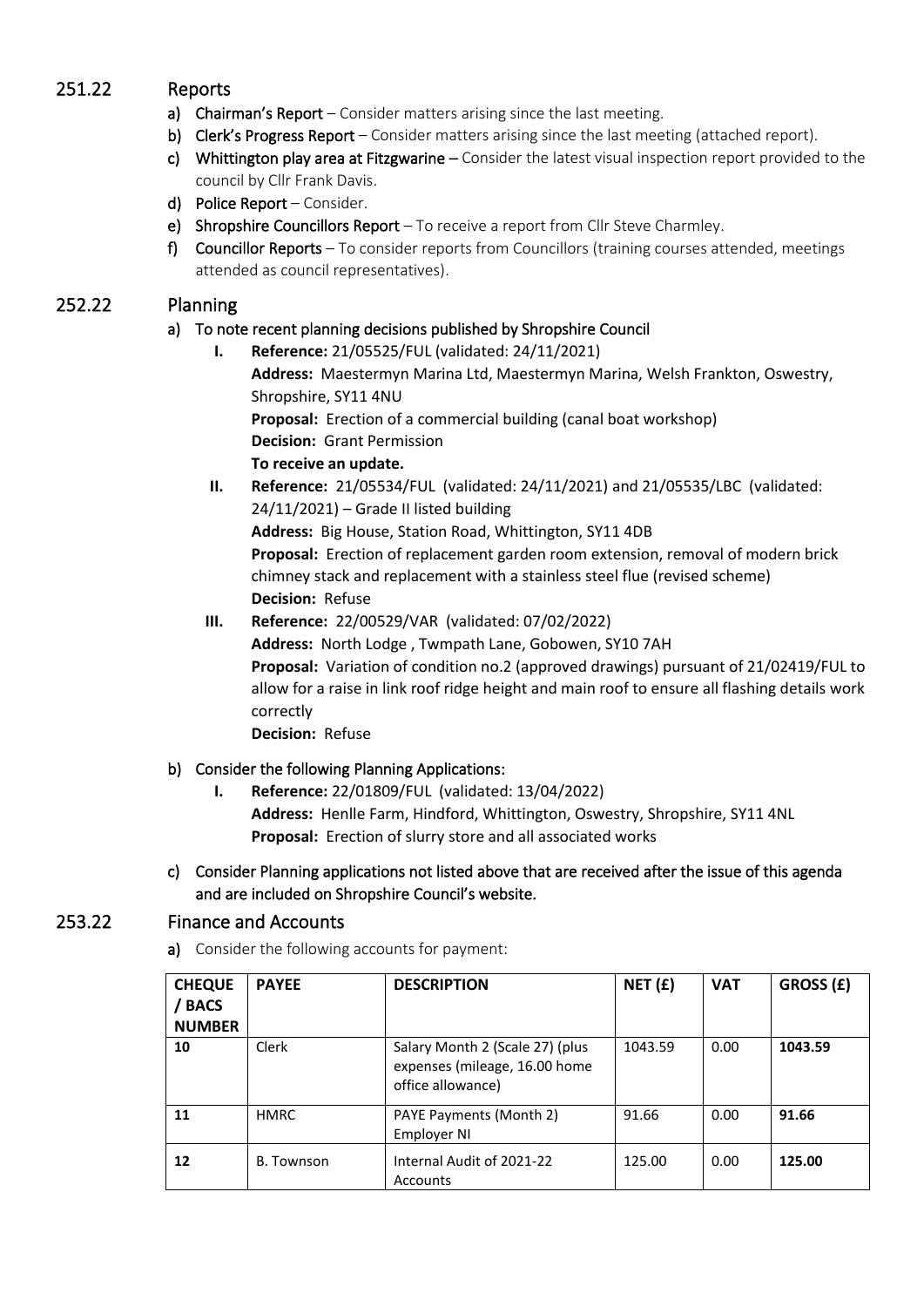| 13                            | Office Express UK | Office supplies – Toner and Drum<br>for Clerk's Printer | 95.36 | 19.07 | 114.43 |
|-------------------------------|-------------------|---------------------------------------------------------|-------|-------|--------|
| <b>Direct</b><br><b>Debit</b> | <b>NEST</b>       | Pension (Employer & Employee)<br>Contribution)          | 39.04 | 0.00  | 39.04  |

b) Income - To note income received.

| <b>Date</b>        | <b>From Whom and Description</b>  |       |
|--------------------|-----------------------------------|-------|
| <b>Received</b>    |                                   |       |
| 29.04.22           | NatWest - Interest                | £2.27 |
| Cheque<br>received | Scottish Power - Wayleave Payment | £1.19 |

c) Reconciliation - To approve the bank reconciliations up to and including 30<sup>th</sup> April 2022.

d) Banking Arrangements - Consider opening a Unity Trust Instant Access Savings Account.

### 254.22 Insurance

Consider quotes.

### 255.22 Grant Requests

Consider applications from:

- **a)** Whittington Castle Grasscutting
- **b)** Whittington Castle Lighting Project
- **c)** Whittington Together Jubilee Decorations

### 256.22 Internet Access for Meetings

Receive an update on the installation of broadband at the Senior Citizen's Hall.

### 257.22 Highways, Pavements and Footpaths

- **a)** Receive an update regarding the installation of a pavement between The Venue and Inglis Road.
- **b)** Receive an update regarding Burma Road flooding (by the traffic calming, near the Venue).
- **c)** Penybryn Pedestrian Crossing Receive an update following the site meeting on 08.12.21.
- **d)** Extension of the 30mph speed limit on B5009 Whittington Gobowen Road Receive update.
- **e)** Bins Discuss the possible installation of a new waste bin(s) and suitable location(s).

### 258.22 Streetlights and Bus Shelters

- **a)** Discuss matters arising from the most recent Inventory / Condition Survey:
	- I. Light 158 Plas Cerrig
	- II. Light 129 (outside Stanyards)
- **b)** Streetlight Maintenance Contract Discuss
- **c)** Bus Shelters Discuss condition and cleaning

### 259.22 The Queen's Platinum Jubilee

- **a)** To receive an update on the plans being put together by Whittington Together and the Castle over the Jubilee weekend.
- **b)** Fitzgwarine Drive Street Party Consider request to use the land next to the Play Area.

### 260.22 Pen-y-Bryn Affordable Housing Development

Receive an update from Councillor Johnson on progress.

### 261.22 Correspondence

### **To note correspondence received:**

- **1.** SALC / NALC Bulletins, News in brief bulletins, NALC Legal Briefings and Newsletters
- **2.** Shropshire LCWIP: Draft Oswestry Network Planning Report
- **3.** PCC survey to gain feedback on the communities view on local policing (shared on FB)